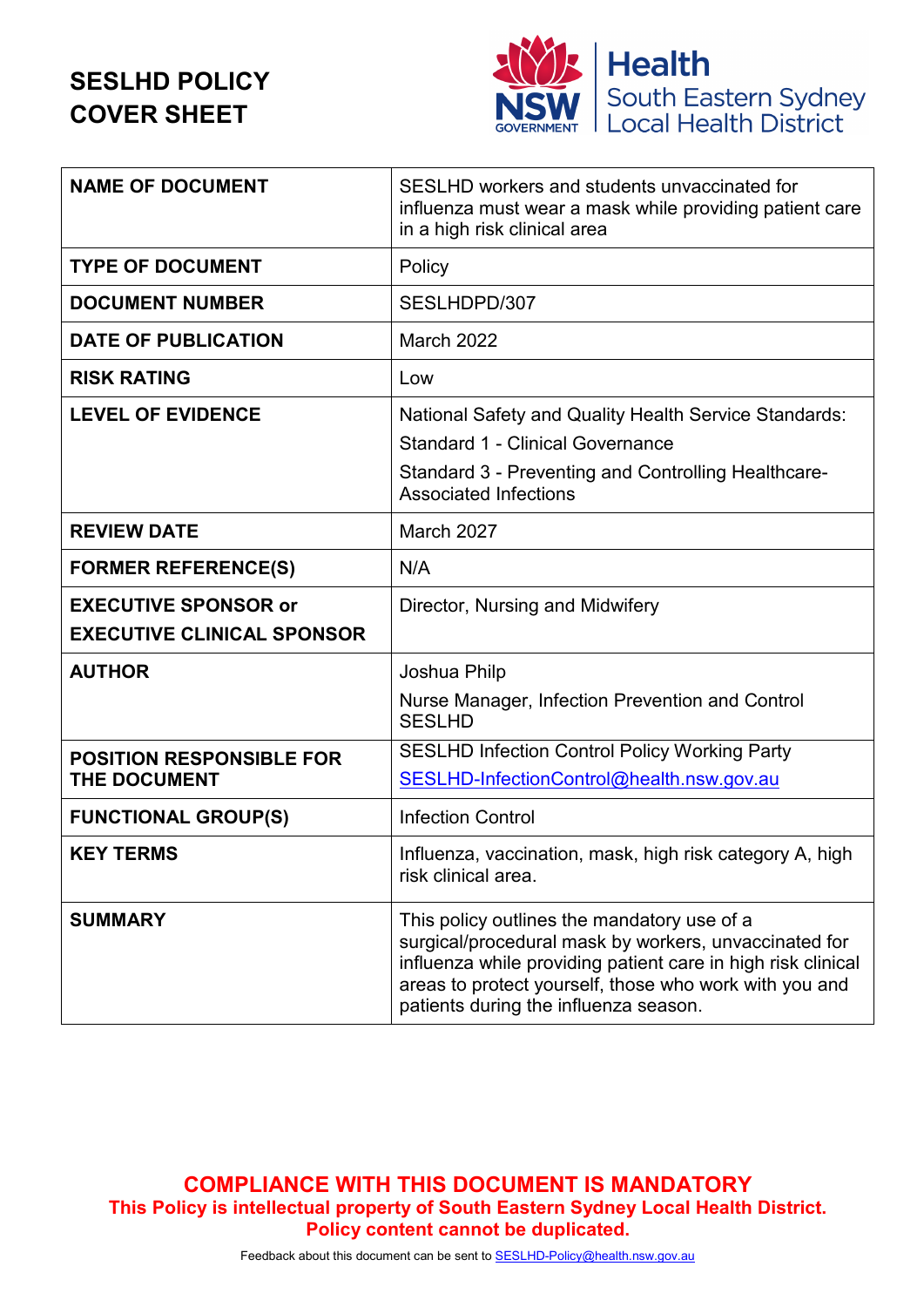

# **SESLHD workers and students unvaccinated for influenza must wear a mask while providing patient care in a high risk clinical area**

#### **1. POLICY STATEMENT**

NSW Health has released a revised policy directive on health care worker screening and vaccination PD2020\_017 - [Occupational Assessment Screening and Vaccination Against](https://www1.health.nsw.gov.au/pds/Pages/doc.aspx?dn=PD2020_017)  [Specified Infectious Diseases](https://www1.health.nsw.gov.au/pds/Pages/doc.aspx?dn=PD2020_017) which continues mandatory vaccination and screening for certain diseases for workers employed in Category A positions and introduces a mandatory requirement for annual influenza vaccination of workers employed in Category A High Risk positions.

This policy also pertains to students who frequently come into contact with patients from Category A High risk areas.

#### **2. PRINCIPLES**

Annual influenza vaccination is highly recommended for all health care workers, staff employed in NSW Health facilities and students attending clinical placement. Vaccine preventable diseases can cause serious illnesses. NSW Health staff have a responsibility to do everything they can to minimise the risk of disease spreading to their patients.

In addition to complying with the requirements for Category A positions, all workers in a Category A High Risk position must also provide evidence of annual influenza vaccination by 1 June each year, or as notified by NSW Health.

Risk Categorisation Guidelines – [PD2020\\_017](https://www1.health.nsw.gov.au/pds/Pages/doc.aspx?dn=PD2020_017)

| <b>CATEGORY A</b>                                                                                                                                                                                                                                                                         |                                                                                                                                                                                                                                                                                                                                                                |  |  |  |
|-------------------------------------------------------------------------------------------------------------------------------------------------------------------------------------------------------------------------------------------------------------------------------------------|----------------------------------------------------------------------------------------------------------------------------------------------------------------------------------------------------------------------------------------------------------------------------------------------------------------------------------------------------------------|--|--|--|
| All positions must be categorised as Category A that involve either:                                                                                                                                                                                                                      | <b>OR</b>                                                                                                                                                                                                                                                                                                                                                      |  |  |  |
| 1. Direct physical contact with:                                                                                                                                                                                                                                                          | 2. Contact that would allow the acquisition or transmission of diseases that are spread by respiratory means:                                                                                                                                                                                                                                                  |  |  |  |
| patients/clients<br>a)                                                                                                                                                                                                                                                                    | Workers with frequent/prolonged face-to-face contact with patients or clients e.g. interviewing or counselling<br>a)                                                                                                                                                                                                                                           |  |  |  |
| deceased persons, body parts<br>b)                                                                                                                                                                                                                                                        | individual clients or small groups; performing reception duties in an emergency/outpatients department;                                                                                                                                                                                                                                                        |  |  |  |
| blood, body substances, infectious material or surfaces or<br>c)<br>equipment that might contain these (e.g. soiled linen, surgical<br>equipment, syringes);                                                                                                                              | normal work location is in a clinical area such as a ward, emergency department, outpatient clinic (including, for<br>b).<br>example, ward clerks and patient transport officers); or who frequently throughout their working week are required to<br>attend clinical areas, e.g. persons employed in food services who deliver meals and maintenance workers. |  |  |  |
| <b>CATEGORY A - HIGH RISK</b>                                                                                                                                                                                                                                                             |                                                                                                                                                                                                                                                                                                                                                                |  |  |  |
| In addition to the requirements for workers employed in in Category A positions, workers employed in positions in the following high risk clinical areas must also receive the current southern hemisphere<br>influenza vaccine (refer to Section 4 Annual Influenza Vaccination Program) |                                                                                                                                                                                                                                                                                                                                                                |  |  |  |
| High risk clinical areas*                                                                                                                                                                                                                                                                 |                                                                                                                                                                                                                                                                                                                                                                |  |  |  |
| Antenatal, perinatal and post-natal areas including labour wards and recovery rooms and<br>1.                                                                                                                                                                                             | Transplant and oncology wards<br>4.                                                                                                                                                                                                                                                                                                                            |  |  |  |
| antenatal outreach programs                                                                                                                                                                                                                                                               | 5.<br>Intensive care units                                                                                                                                                                                                                                                                                                                                     |  |  |  |
| Neonatal intensive care units; special care units; any home visiting heath service provided<br>2.<br>to neonates                                                                                                                                                                          | 6<br>Multipurpose Services (NSW Health)                                                                                                                                                                                                                                                                                                                        |  |  |  |
| 3.<br>Paediatric intensive care units                                                                                                                                                                                                                                                     | 7.<br>NSW Health Residential aged care facilities (except when special provisions under 4.1 apply)                                                                                                                                                                                                                                                             |  |  |  |
|                                                                                                                                                                                                                                                                                           |                                                                                                                                                                                                                                                                                                                                                                |  |  |  |
| * Applies to:<br>workers in associated community settings whose usual clients include infants, pregnant women, transplant or oncology patients.                                                                                                                                           |                                                                                                                                                                                                                                                                                                                                                                |  |  |  |
|                                                                                                                                                                                                                                                                                           | workers that are required to work in a variety of areas or change location on a rotating basis who may be required to work in Category A High Risk areas                                                                                                                                                                                                       |  |  |  |
| workers who are posted to or predominately work in Category A High Risk units<br>٠                                                                                                                                                                                                        |                                                                                                                                                                                                                                                                                                                                                                |  |  |  |
| <b>CATEGORY B</b>                                                                                                                                                                                                                                                                         |                                                                                                                                                                                                                                                                                                                                                                |  |  |  |
| Does not work with the high risk client groups or in the high risk clinical areas listed above.<br>1.                                                                                                                                                                                     |                                                                                                                                                                                                                                                                                                                                                                |  |  |  |
| No direct physical contact with patients/clients, deceased persons, blood, body substances or infectious material or surfaces/equipment that might contain these.<br>2.                                                                                                                   |                                                                                                                                                                                                                                                                                                                                                                |  |  |  |
| Normal work location is not in a clinical area, e.g. persons employed in administrative positions not working in a ward environment, food services personnel in kitchens.<br>3.                                                                                                           |                                                                                                                                                                                                                                                                                                                                                                |  |  |  |
| Only attends clinical areas infrequently and for short periods of time e.g. visits a ward occasionally on administrative duties; is a maintenance contractor undertaking work in a clinical area.<br>4.                                                                                   |                                                                                                                                                                                                                                                                                                                                                                |  |  |  |
| 5.<br>Incidental contact with patients no different to other visitors to a facility (e.g. in elevators, cafeteria, etc)                                                                                                                                                                   |                                                                                                                                                                                                                                                                                                                                                                |  |  |  |
|                                                                                                                                                                                                                                                                                           |                                                                                                                                                                                                                                                                                                                                                                |  |  |  |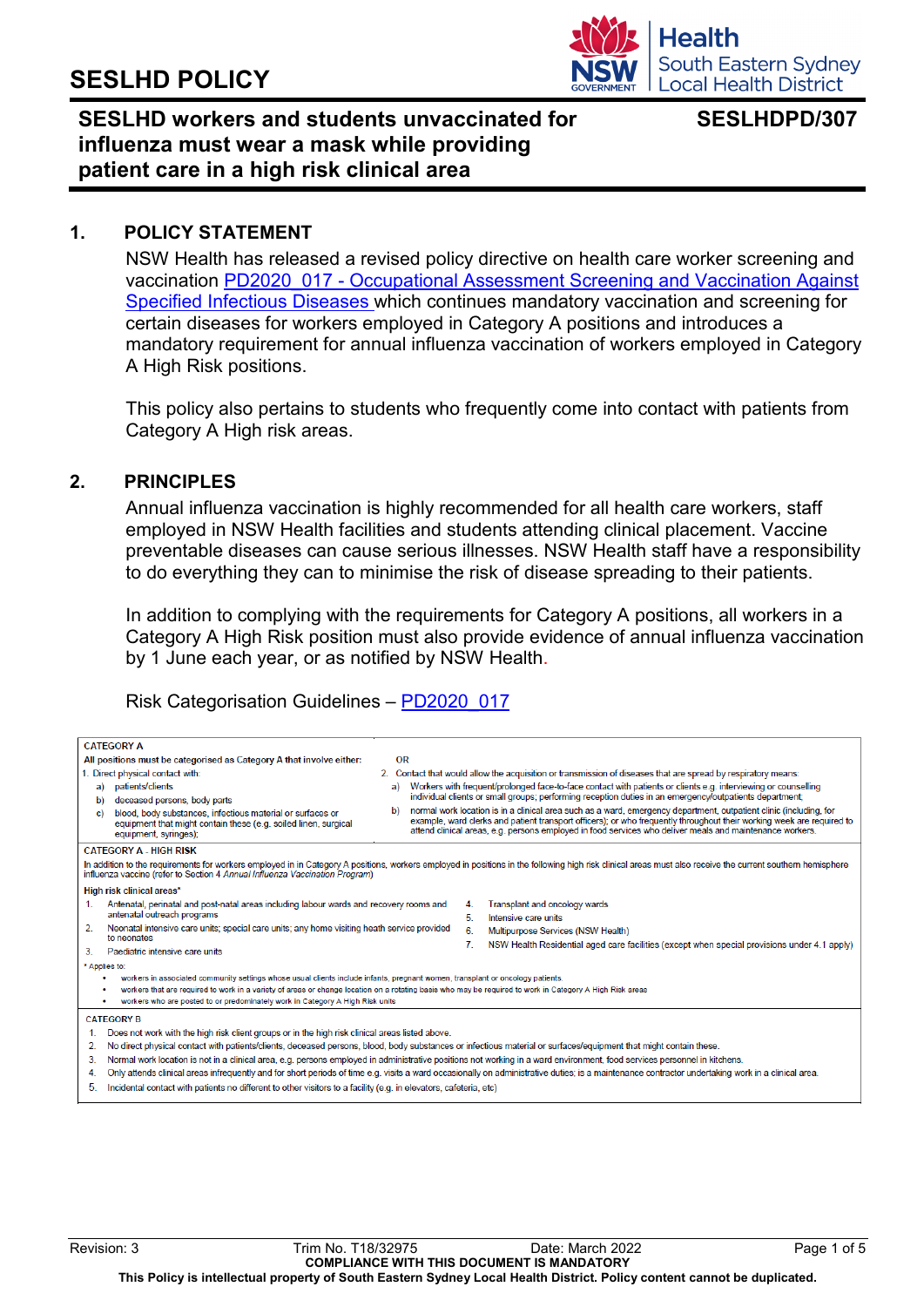

# **SESLHD workers and students unvaccinated for influenza must wear a mask while providing patient care in a high risk clinical area**

### **3. TARGET AUDIENCE**

All employees within the District.

### **4. RESPONSIBILITIES**

From 1 June annually, all Staff that enter high risk clinical areas and provide patient care within 1 metre of the patient, who have not received the appropriate influenza vaccination, will be required to wear a surgical/procedural mask while providing patient care in high risk clinical areas, for the full duration of the influenza season and complete the Acknowledgement Form – Appendix 1 or via Stafflink influenza consent form.

#### **Why do unvaccinated workers have to wear a mask?**

Wearing a mask, in conjunction with hand and respiratory hygiene, reduces the risk of influenza transmission. However, wearing a mask is still secondary to vaccination in terms of preventing the transmission of influenza.

To protect patients from influenza transmission, both vaccinated and unvaccinated staff members should consistently practice hand and respiratory hygiene and stay at home if they are experiencing influenza-like illness until symptom resolution.

### **Appropriate use of surgical/procedural masks**

A single use mask must be worn by unvaccinated staff or students while providing patient care in high risk clinical areas.

A single use mask must:

- Be a Level 2 fluid resistant mask that has either ear loops or ties
- Be used for a single episode of patient care
- Be worn and fitted in accordance with the manufacturer's instructions
- Not be touched by hands while worn except for fitting e.g. around the nose and sides prior to exposure
- Cover the mouth, nose and chin while worn
- Not be worn loosely (both ties secured) or folded down around the neck.

A mask must be discarded once it has been worn, or becomes visibly soiled or moist and must not be used again. Removal is by touching the strings/ties or loops only followed by washing your hands.

Mask must be worn when providing clinical care or when within 1 metre of a patient.

Unvaccinated workers providing patient care in a Category A High Risk areas who refuse to wear a mask will be redeployed (if possible) or terminated.

Unvaccinated students who refuse to wear a mask will have their placement cancelled.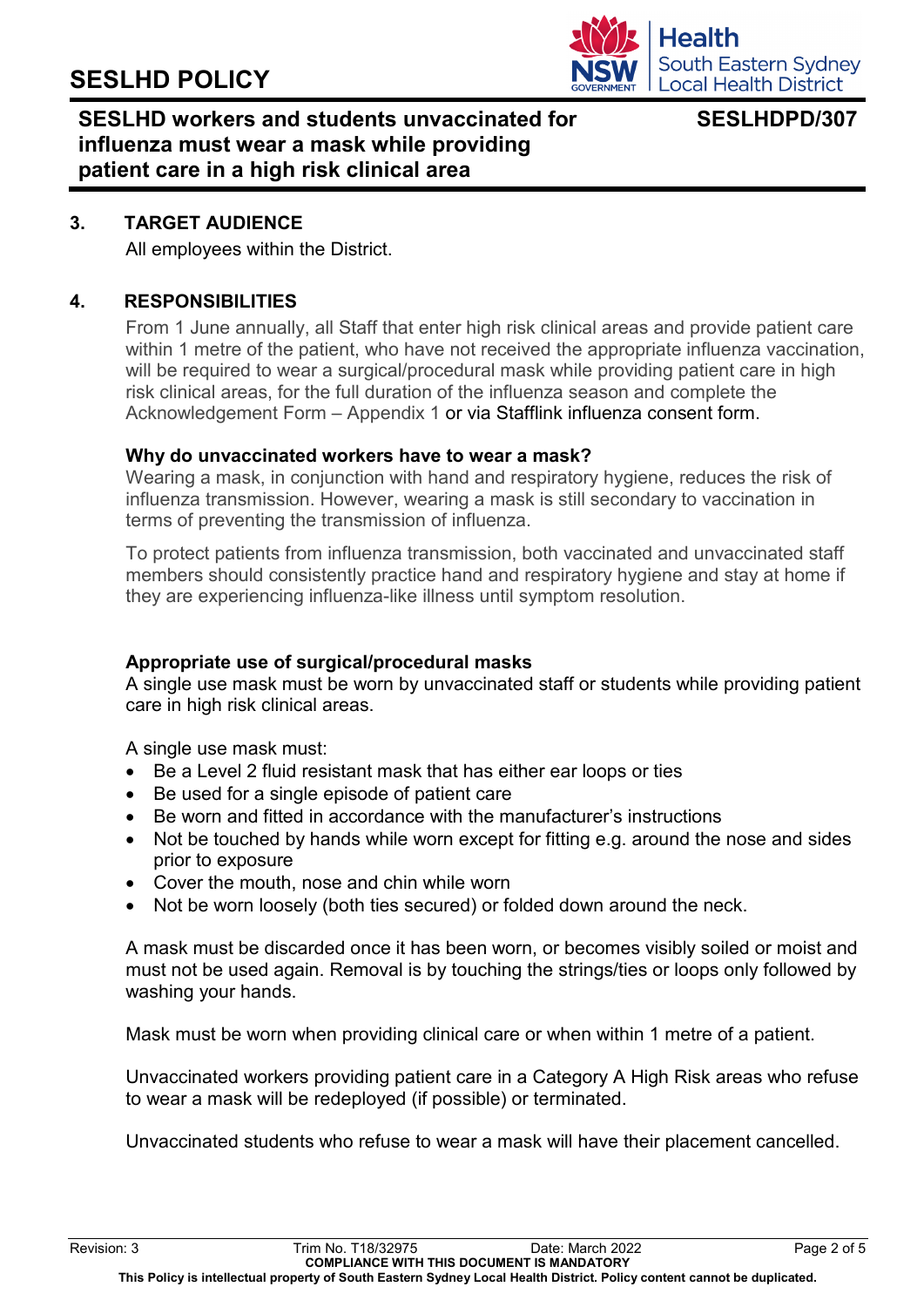

# **SESLHD workers and students unvaccinated for influenza must wear a mask while providing patient care in a high risk clinical area**

### **5. DEFINITIONS**

**Category** – the classification given to a position depending on the requirements of the role and as specified in Attachment 1 *Risk Categorisation Guidelines*. The following categories are to be applied:

• **Category A** – direct physical contact with patients/clients, deceased persons, blood, body substances or infectious material or surfaces/equipment that might contain these or contact that would allow acquisition and/or transmission of a specified infectious disease by respiratory means.

• **Category A High-risk** – Category A workers who are employed in high risk clinical areas.

The high risk clinical areas are:

- 1. Antenatal, perinatal and postnatal areas including labour wards and recovery rooms and antenatal outreach programs
- 2. Neonatal intensive care units, special care units; any home visiting health service provided to neonates
- 3. Paediatric intensive care units
- 4. Transplant and oncology wards
- 5. Multipurpose services (NSW Health)
- 6. Intensive care units.

Workers that are required to work in a variety of areas or change locations on a rotating basis may be required to work in Category A High Risk clinical areas and will therefore be categorised as Category A High Risk and required to have a seasonal influenza vaccination each year.

• **Category B** – no direct physical contact with patients/clients, deceased persons, blood, body substances or infectious material or surfaces/equipment that might contain these and no greater risk of acquisition and/or transmission of a specified infectious disease than for the general community. Category B positions are not required to undergo assessment, screening and vaccination.

**Contact** – direct close interaction with patients/clients on an ongoing or short term basis.

**Influenza season** – From 1 June to 30 September, inclusive, unless another period is determined by the Chief Health Officer based on seasonal influenza epidemiology or the appearance of a novel influenza strain.

**Patient Care** – direct interaction with and within 1 metre of the patient.

**Student** – a person enrolled at a university, TAFE, secondary school or other education provider.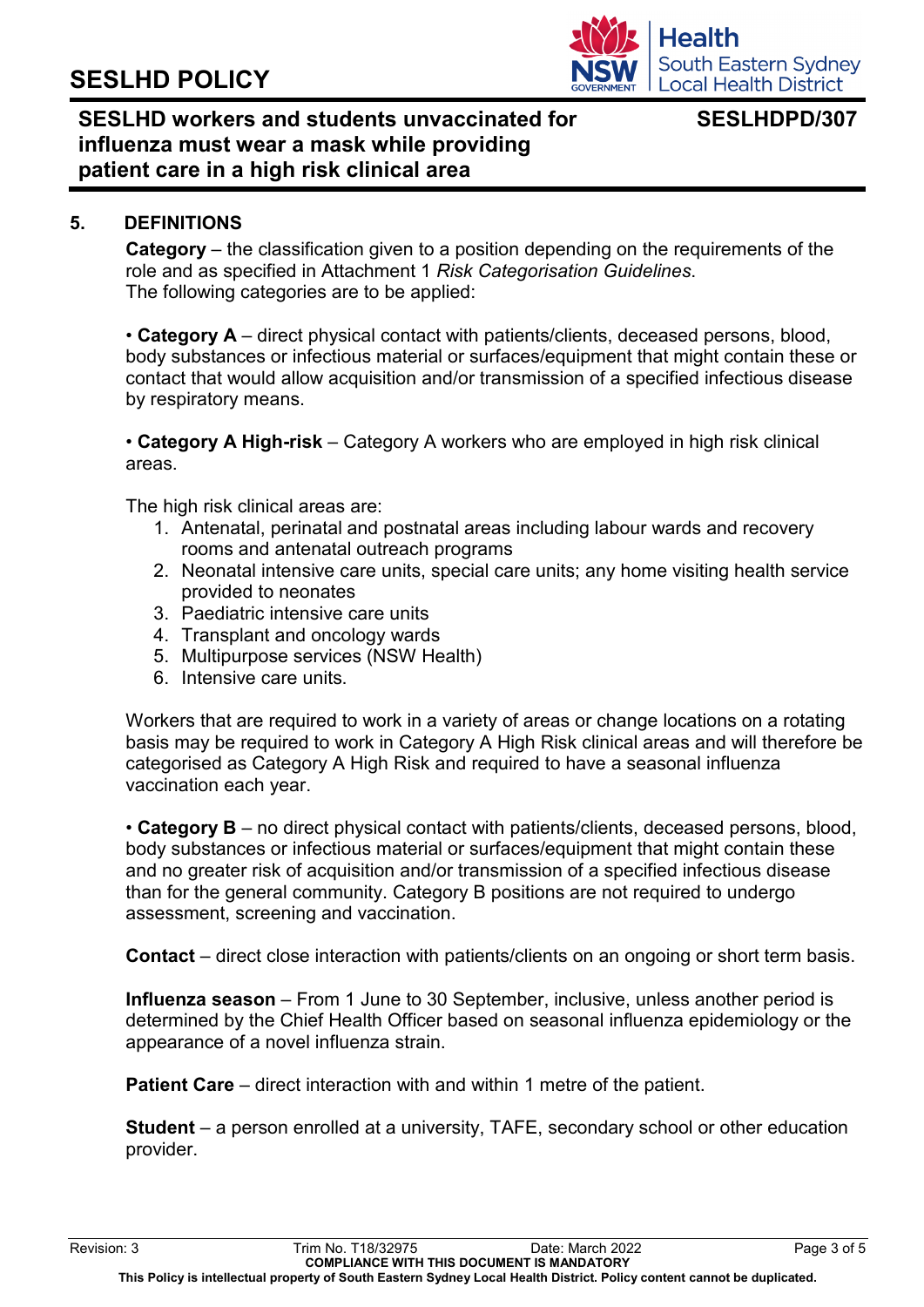

# **SESLHD workers and students unvaccinated for influenza must wear a mask while providing patient care in a high risk clinical area**

**Worker** – any person employed by a NSW Health agency either on a permanent, temporary, casual or contract basis.

**6. DOCUMENTATION**

N/A

### **7. REFERENCES**

NSW Health Policy Directive PD2017\_013 - [Infection Prevention and Control Policy](https://www1.health.nsw.gov.au/pds/Pages/doc.aspx?dn=PD2017_013)  NSW Health Policy Directive PD2020\_017 - [Occupational Assessment, Screening and](https://www1.health.nsw.gov.au/pds/Pages/doc.aspx?dn=PD2020_017)  [Vaccination Against Specific Infectious Diseases](https://www1.health.nsw.gov.au/pds/Pages/doc.aspx?dn=PD2020_017)  [NSW Health Occupational Assessment Screening and Vaccination -](https://www.health.nsw.gov.au/immunisation/Pages/oasv-FAQ.aspx) FAQ

### **8. REVISION AND APPROVAL HISTORY**

| Date             | Revision No. | Author and Approval                                                                                                                            |
|------------------|--------------|------------------------------------------------------------------------------------------------------------------------------------------------|
| 4 June 2018      | Draft        | Joanne Newbury DDON TSH<br>Kim Olesen LHD DNMS                                                                                                 |
| June 2018        | 0            | Processed by Executive Services prior to publishing.                                                                                           |
| June 2019        |              | Minor review. Approved by Executive Sponsor.<br>Processed by Executive Services prior to publishing.                                           |
| <b>July 2021</b> | 2            | Minor review updated references                                                                                                                |
| March 2022       | 3            | Minor review to remove volunteers from policy. Volunteers will have<br>their own policy. Hyperlinks updated. Approved by Executive<br>Sponsor. |